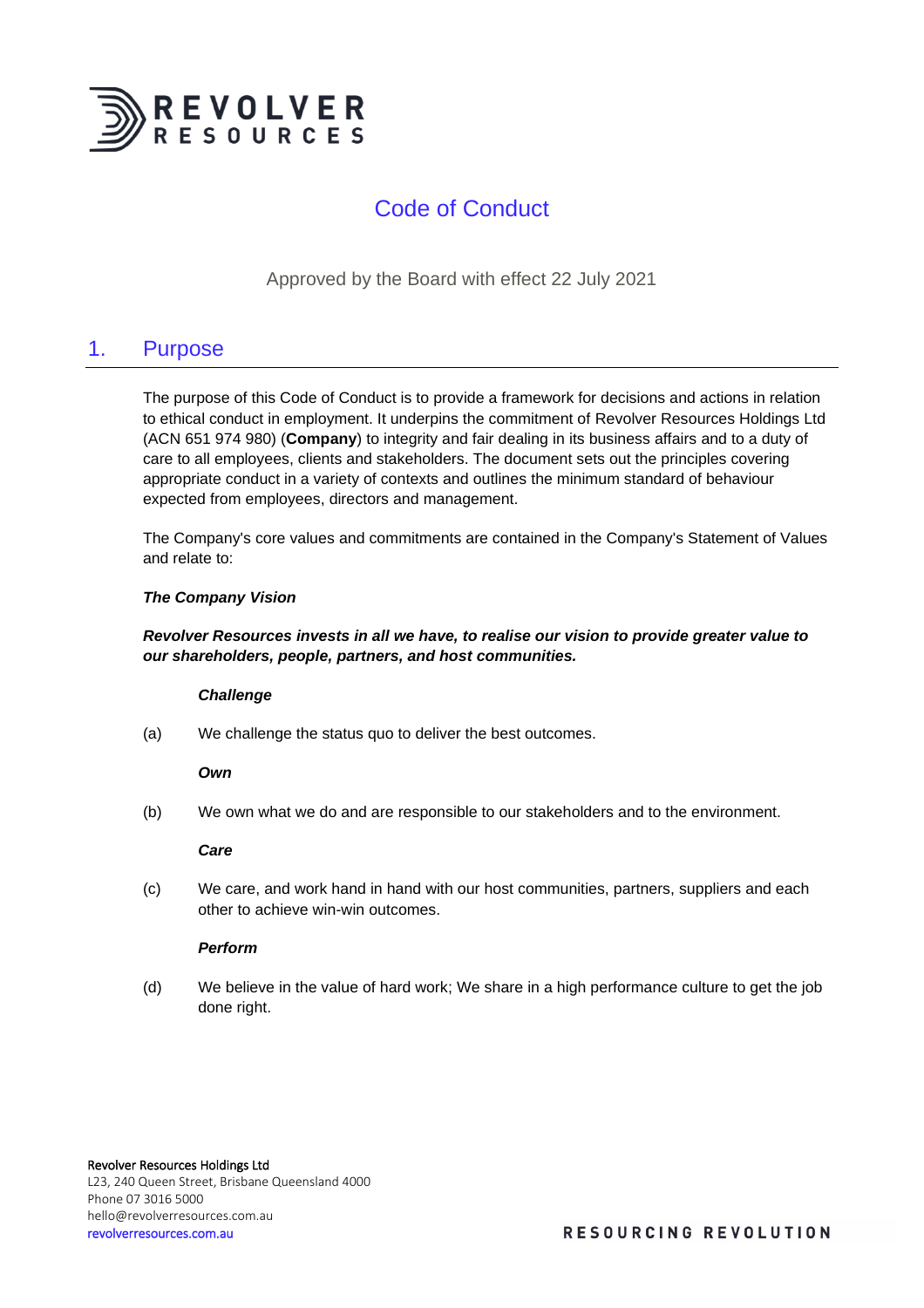

# 2. Accountabilities

## 2.1 **Managers and supervisors**

Managers and supervisors are responsible and accountable for:

- (a) undertaking their duties and behaving in a manner that is consistent with the provisions of the Code of Conduct;
- (b) the effective implementation, promotion and support of the Code of Conduct in their areas of responsibility; and
- (c) ensuring employees under their control understand and follow the provisions outlined in the Code of Conduct.

### 2.2 **Employees, Directors and Management**

All employees, Directors and Management are responsible for:

- (a) undertaking their duties in a manner that is consistent with the provisions of the Code of Conduct;
- (b) reporting suspected corrupt conduct; and
- (c) reporting any departure from the Code of Conduct by themselves or others.

## 3. Personal and professional behaviour

When carrying out your duties, you should:

- (a) behave honestly and with integrity and report other employees who are behaving dishonestly;
- (b) act in accordance with the Company's values;
- (c) act ethically and responsibly;
- (d) carry out your work with integrity and to a high standard and in particular, commit to the Company's policy of producing quality goods and services;
- (e) operate within the law at all times;
- (f) follow the policies of the Company; and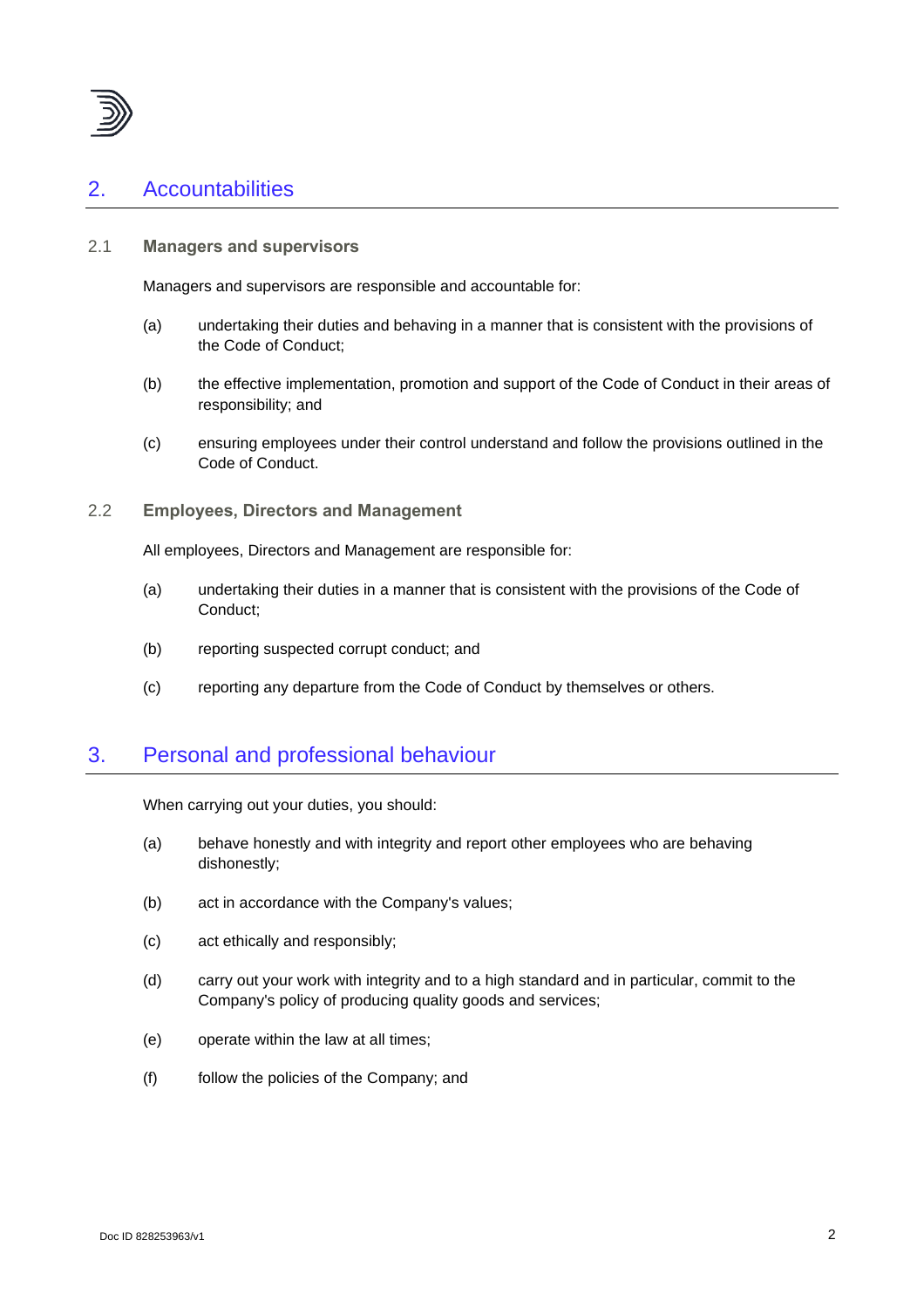

(g) act in an appropriate business-like manner when representing the Company in public forums.

# 4. Conflict of interest

Potential for conflict of interest arises when it is likely that you could be influenced, or it could be perceived that you are influenced by a personal interest when carrying out your duties. Conflicts of interest that lead to biased decision making may constitute corrupt conduct.

- (a) Some situations that may give rise to a conflict of interest include situations where you have:
	- (i) financial interests in a matter the Company deals with or you are aware that your friends or relatives have a financial interest in the matter;
	- (ii) directorships/management of outside organisations;
	- (iii) membership of boards of outside organisations;
	- (iv) personal relationships with people the Company is dealing with which go beyond the level of a professional working relationship;
	- (v) secondary employment, business, commercial, or other activities outside of the workplace which impacts on your duty and obligations to the Company;
	- (vi) access to information that can be used for personal gain; and
	- (vii) offer of an inducement.
- (b) You may often be the only person aware of the potential for conflict. It is your responsibility to avoid any conflict from arising that could compromise your ability to perform your duties impartially. You must report any potential or actual conflicts of interest to your manager.
- (c) If you are uncertain whether a conflict exists, you should discuss that matter with your manager and attempt to resolve any conflicts that may exist.
- (d) You must not submit or accept any bribe, or other improper inducement. Any such inducements are to be reported to your manager. Refer to the Company's Anti-Bribery and Anti-Corruption Policy for further information.

## 5. Public and media comment

5.1 Individuals have a right to give their opinions on political and social issues in their private capacity as members of the community.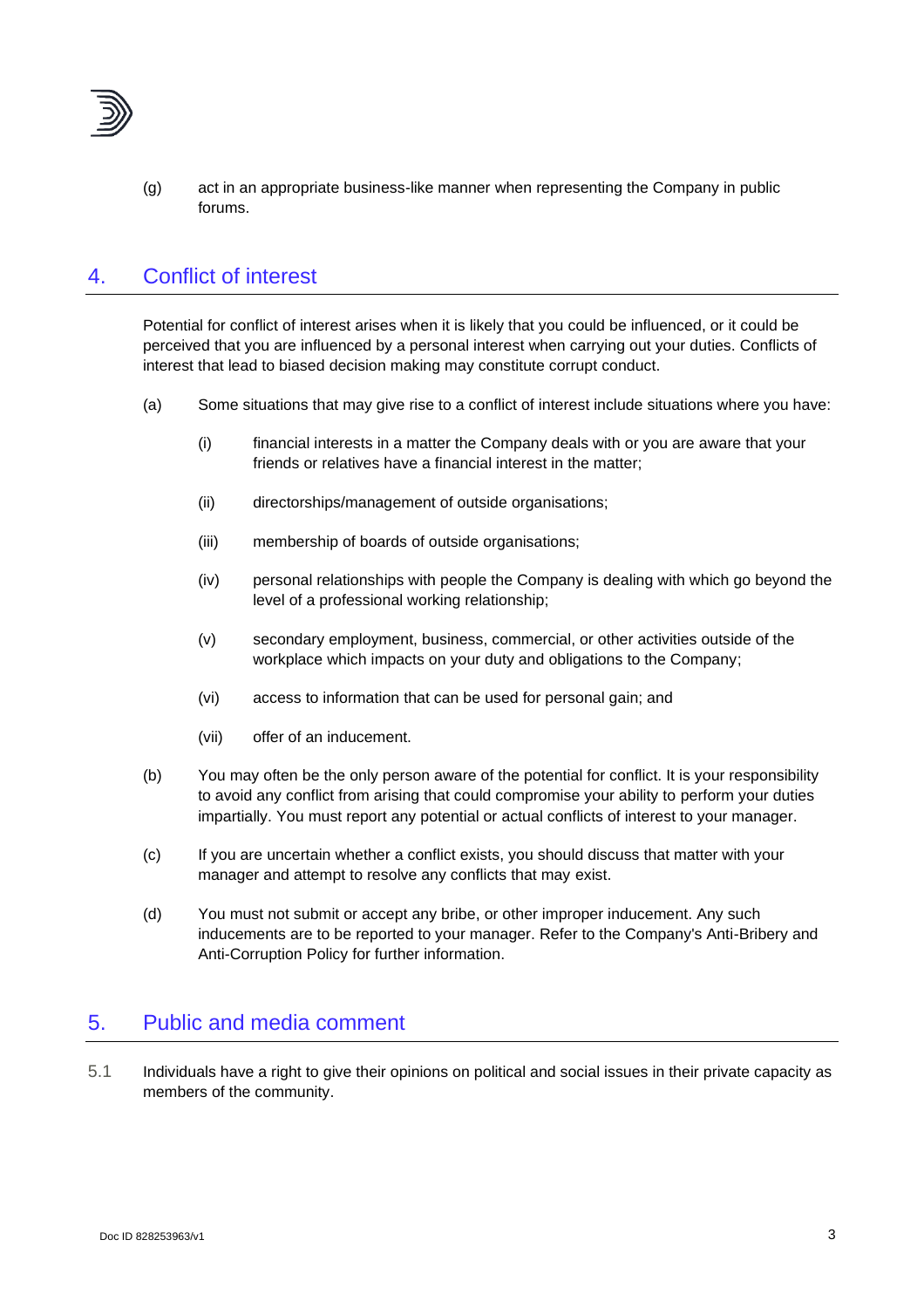

- 5.2 Employees must not make official comment on matters relating to the Company unless they are:
	- (a) authorised to do so by the [Executive Director]; or
	- (b) giving evidence in court; or
	- (c) otherwise authorised or required to by law.
- 5.3 Employees must not release unpublished or privileged information unless they have the authority to do so from the Managing Director.
- 5.4 The above restrictions apply except where prohibited by law, for example in relation to "whistleblowing".
- 5.5 See the Company's Social Media Policy for further information.

# 6. Use of Company resources

- 6.1 Requests to use Company resources outside core business time should be referred to management for approval.
- 6.2 If employees are authorised to use Company resources outside core business times they must take responsibility for maintaining, replacing, and safeguarding the property and following any special directions or conditions that apply.
- 6.3 Employees using Company resources without obtaining prior approval could face disciplinary and/or criminal action. Company resources are not to be used for any private commercial purposes.

# 7. Security of information

Employees are to make sure that confidential and sensitive information cannot be accessed by unauthorised persons. Sensitive material should be securely stored overnight or when unattended. Employees must ensure that confidential information is only disclosed or discussed with people who are authorised to have access to it. It is considered a serious act of misconduct to deliberately release confidential documents or information to unauthorised persons, and may incur disciplinary action.

# 8. Intellectual property/copyright

8.1 Intellectual property includes the rights relating to scientific discoveries, industrial designs, trademarks, service marks, commercial names ad designations, and inventions and is valuable to the Company.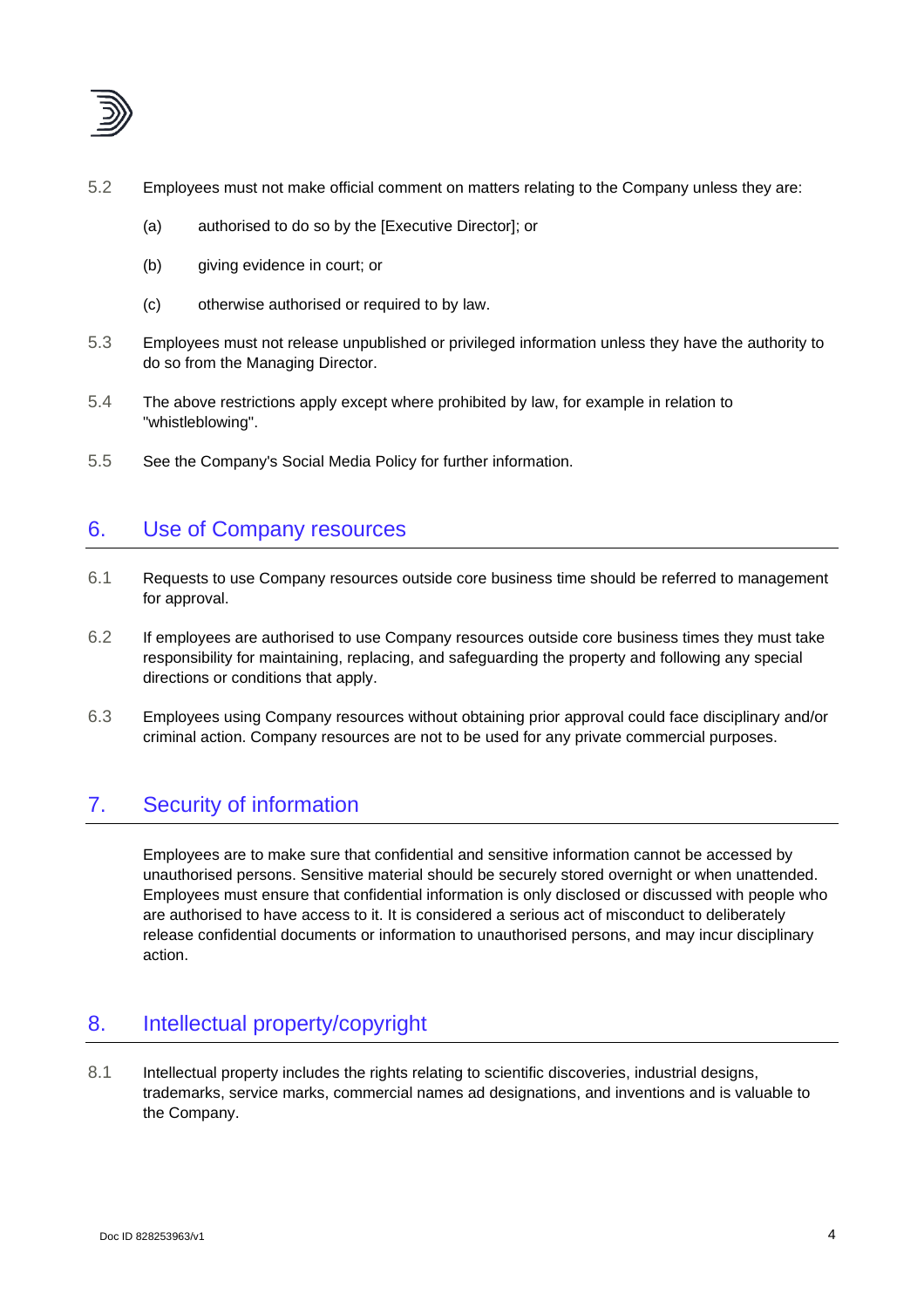

8.2 The Company is the owner of intellectual property created by employees in the course of their employment unless a specific prior agreement has been made. Employees must obtain written permission to use any such intellectual property from the Company Secretary/Group Legal Counsel before making any use of that property for purposes other than as required in their role as employee.

## 9. Discrimination and harassment

- 9.1 Employees must not harass, discriminate, or support others who harass and discriminate against colleagues or members of the public on the grounds of sex, pregnancy, marital status, age, race (including their colour, nationality, descent, ethnic or religious background), physical or intellectual impairment, homosexuality or transgender.
- 9.2 Such harassment or discrimination may constitute an offence under legislation. Managers should understand and apply the principles of Equal Employment Opportunity.

## 10. Corrupt conduct

Corrupt conduct involves the dishonest or partial use of power or position which results in one person/group being advantaged over another. Corruption can take many forms including, but not Ltd to:

- (a) official misconduct;
- (b) bribery and blackmail;
- (c) unauthorised use of confidential information;
- (d) fraud; and
- (e) theft.

Corrupt conduct will not be tolerated by the Company. Disciplinary action up to and including dismissal will be taken in the event of any employee participating in corrupt conduct. Refer to the Company's Anti-Bribery and Anti-Corruption Policy for further information.

## 11. Occupational health and safety

- 11.1 It is the responsibility of all employees to act in accordance with occupational health and safety legislation, regulations and policies applicable to their respective organisations and to use security and safety equipment provided.
- 11.2 Specifically all employees are responsible for safety in their work area by: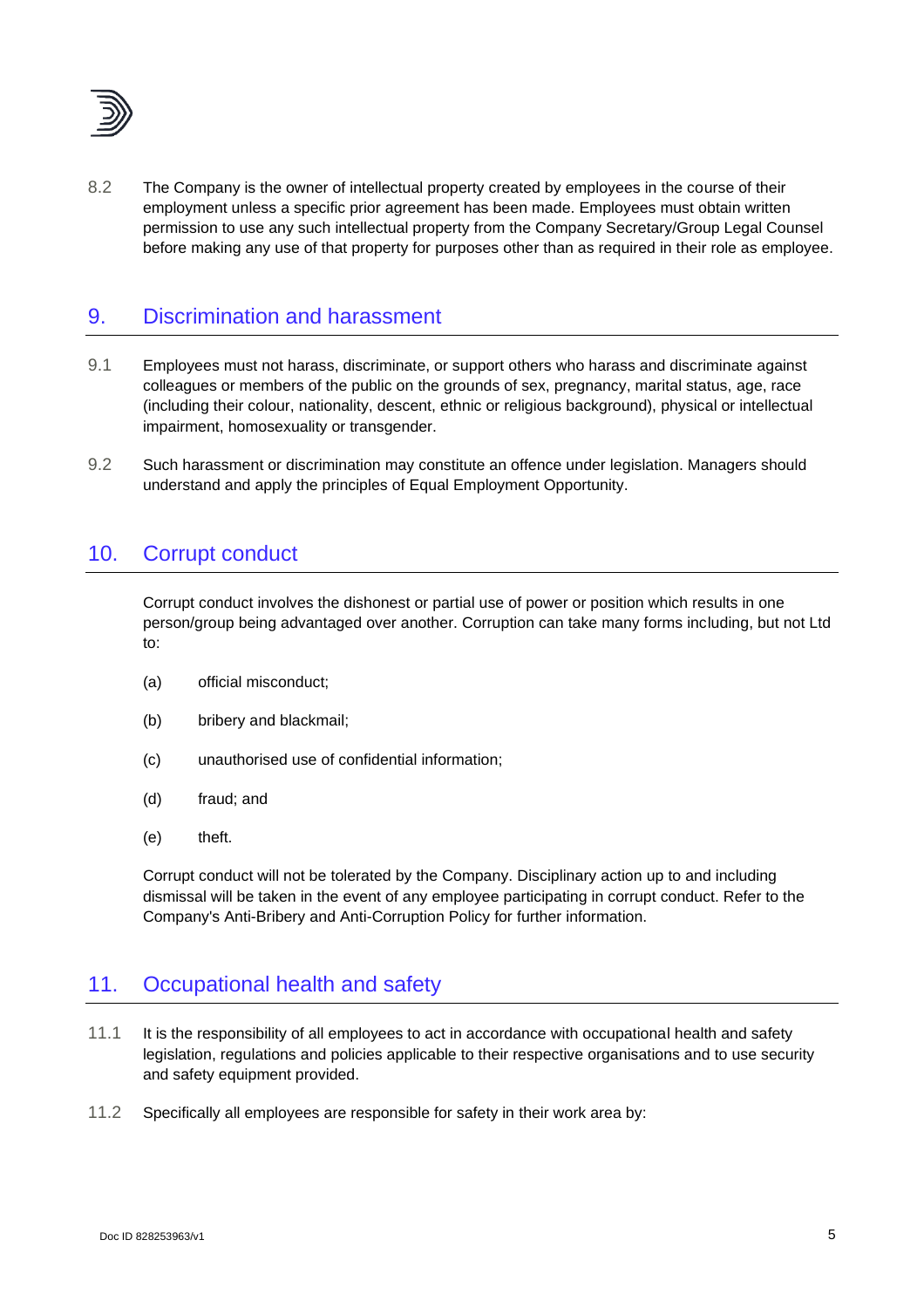

- (a) following the safety and security directives of management;
- (b) advising management of areas where there is potential problem in safety and reporting suspicious occurrences; and
- (c) minimising risks in the workplace.

# 12. Legislation

It is essential that all employees comply with the laws and regulations of the countries in which we operate. Violations of such laws may have serious consequences for the Company and any individuals concerned. Any known violation must be reported immediately to management.

## 13. Fair dealing

The Company aims to succeed through fair and honest competition and not through unethical or illegal business practices. Each employee should endeavour to deal fairly with the Company's suppliers, customers and other employees.

## 14. Insider trading

All employees must observe the Company's "Trading Policy". In conjunction with the legal prohibition on dealing in the Company's securities when in possession of unpublished price sensitive information, the Company has established specific time periods when Directors, management and employees are permitted to buy and sell the Company's securities.

## 15. Responsibilities to investors

The Company strives for full, fair and accurate disclosure of financial and other information on a timely basis. Refer to the Company's Continuous Disclosure and Communications Policy.

## 16. Breaches of the code of conduct

- 16.1 Employees should note that breaches of certain sections of this Code of Conduct may be punishable under legislation.
- 16.2 Breaches of this Code of Conduct may lead to disciplinary action. The process for disciplinary action is outlined in Company policies and guidelines, relevant industrial awards and agreements.